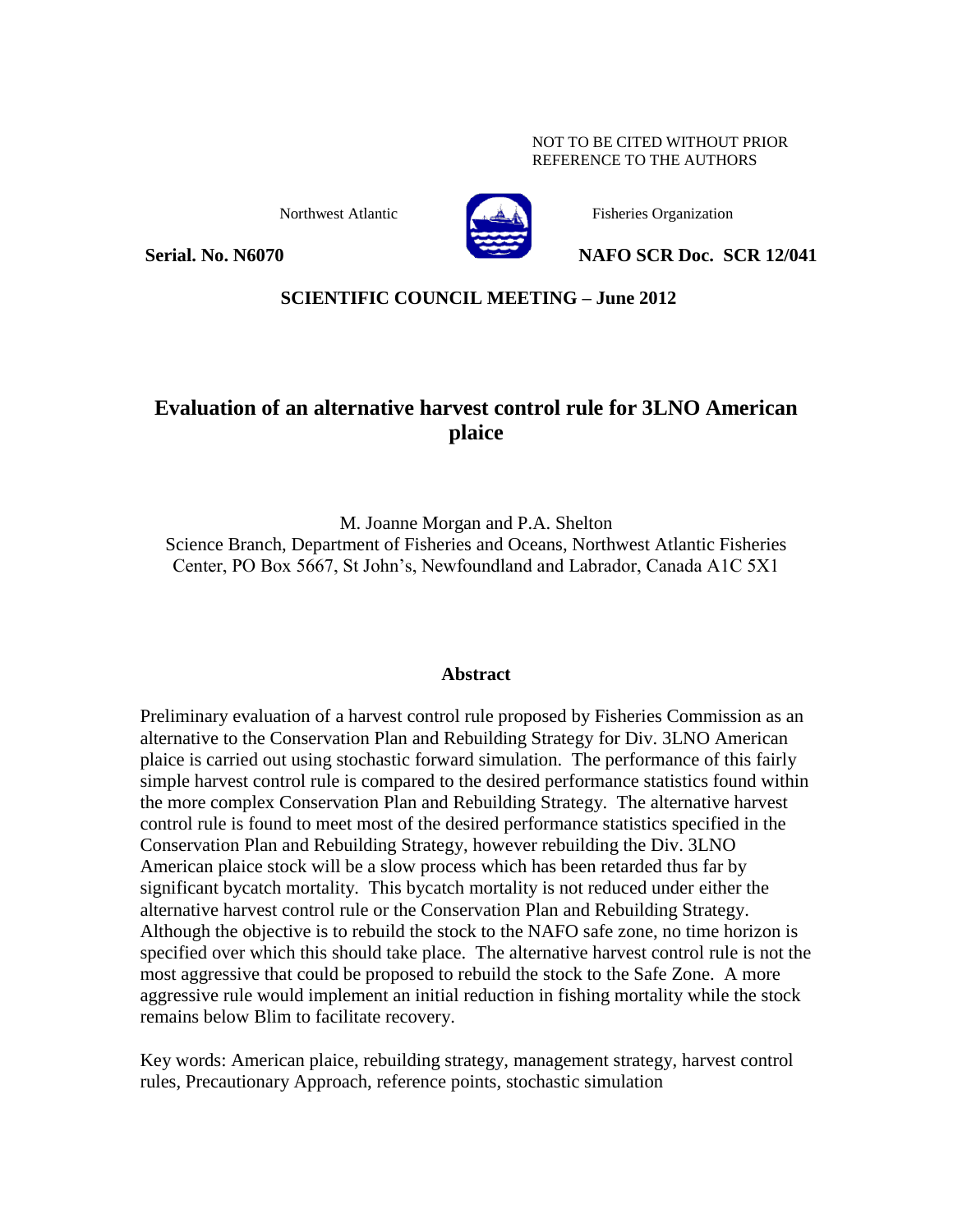#### **Introduction**

In 2010 FC adopted an "Interim 3LNO American Plaice Conservation Plan and Rebuilding Strategy" (CPRS; NAFO/FC Doc. 10/13). The CPRS is complex requiring evaluation of a number of probabilities and risks at each time step within the procedure in order to set the annual TAC. The procedure has not been scientifically evaluated or reviewed by SC to determine whether or not it conforms to the NAFO PA framework and associated risk tolerance criteria, and whether or not it is likely to rebuild the stock to the NAFO Precautionary Approach (PA) "Safe Zone" in a reasonable period of time. Such an evaluation would be difficult to do because of the complexity of the CPRS.

Updated PA reference points for 3LNO American plaice and 3NO cod were provided in Shelton and Morgan (2011) as well as preliminary evaluation of an aggressive MSYbased HCR in which F is initially reduced to a low level but is allowed to increase to 3/4Fmsy as the stock rebuilds towards an assumed target of Bmsy.

FC's request for advice from SC in 2012 included a request for review of the CPRS for 3LNO American plaice and 3NO cod through risk based projections (NAFO/FC Doc. 11/4, Annex 4; NAFO/FC Doc. 11/4, Annex 5). In addition FC requested SC to evaluate an alternative simpler F0.1 based strategy, called here the "Alt HCR" in contrast to the CPRS (NAFO/FC Doc. 11/4, Annex 4, item 4; NAFO/FC Doc. 11/4, Annex 5, item 4). It was requested that this be done through stochastic projections in a risk based approach which would allow the evaluation of performance in terms of probabilities associated with maintaining biomass above Blim and ensuring continuous SSB growth, as well as showing SSB and associated catch trajectories for 5, 10 and 15 years.

This report describes the analysis carried out on the Alt HCR and the results obtained. A comparison is made with a constant F=F0.1 strategy and with the MSY-based HCR from Shelton and Morgan (2011). Although the CPRS was considered too complex for simulation testing, results from the Alt HCR are compared with the objectives and associated performance measures and statistics found in the description of the CPRS.

#### **Methods**

The stock-recruit Loess smoother described in Shelton and Morgan (2011) was updated with data for a further year from the 2011 stock assessment (Rideout et al. 2011). The resulting best smoothing parameter is 0.53 and the bias correction factor is 1.096, similar to the values previously obtained by Shelton and Morgan (2011). As in Shelton and Morgan (2011), it is assumed that beyond the highest SSB value, recruitment is constant at the Loess smoother predicted value for the highest SSB (i.e. the S-R relationship has a flat-top). Similarly, below the lowest SSB value recruitment is assumed constant at the predicted value from the smoother for the lowest SSB.

The Alt HCR is described in NAFO/FC Doc. 11/4, Annex 4, item 4: a) When SSB is below Blim: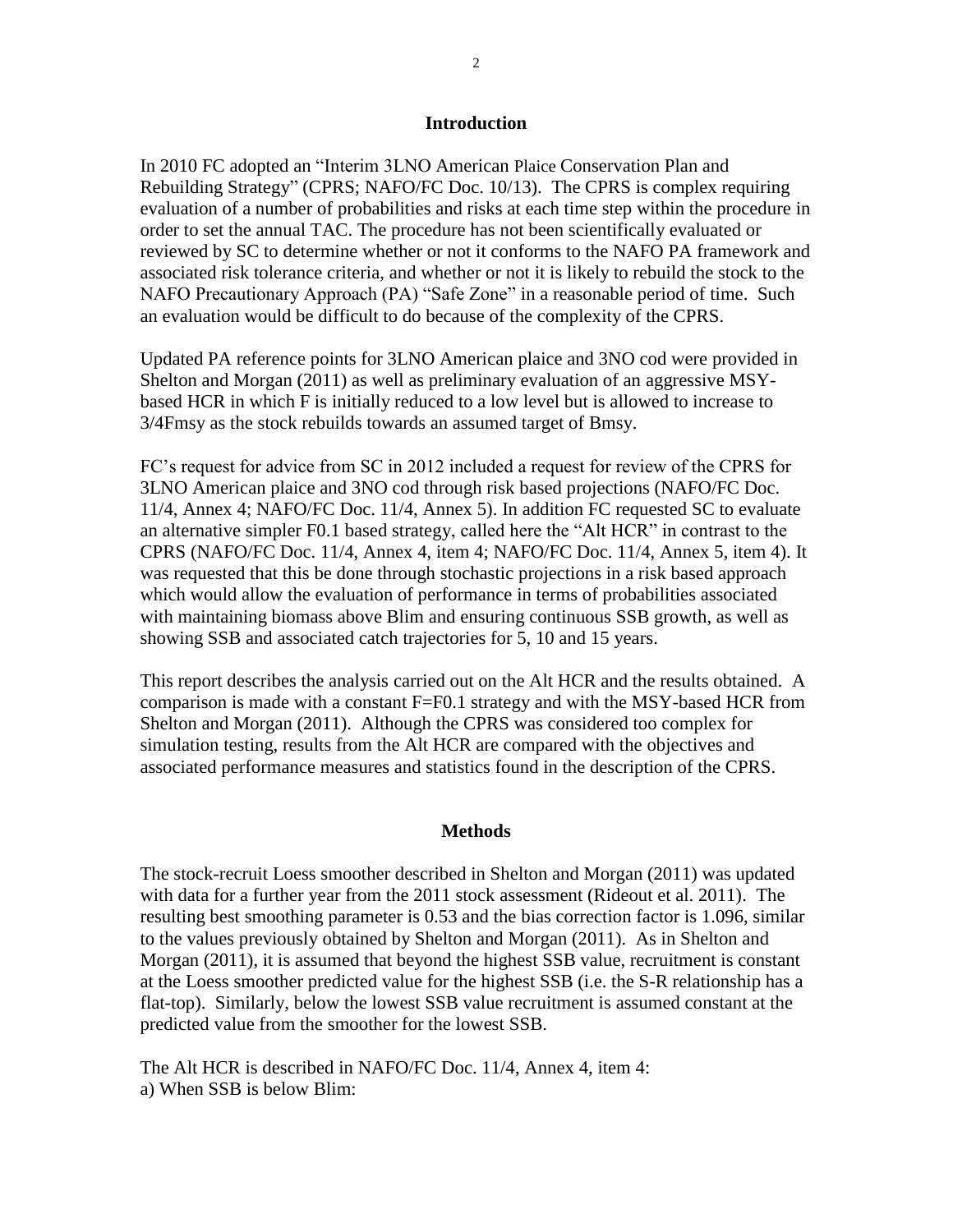i. no directed fishing, and

ii. by-catch should be restricted to unavoidable by-catch in fisheries directing for other species

b) When SSB is above Blim: If P y+1 > 0.9 Then  $Fy+1 = F0.1 * Py+1$ Else  $Fv+1 = 0$  $TACy+1 = B y+1 * Fy+1$ Where:  $Fy+1 = Fishing$  mortality to project catches for the following year,  $Py+1 = Probability$  of projected Spawning Stock Biomass to be above Blim,  $B$  y+1 = Exploitable biomass projected for the following year.

Stochastic simulations of the Alt HCR were carried out in an initial determination of the robustness of the strategy following the same general approach described in Shelton and Morgan (2011). This can be considered a prelude to a full management strategy evaluation (MSE). Simulations were run forward for 50 years, repeated 1000 times. The HCR was applied in each year to generate the F to be applied to the stock and hence the TAC.

Four sources of random error were introduced: error in recruitment, error in natural mortality (both are process error), error in the one year projected SSB to trigger the rule to get the intended F (assessment error) and error around the intended F to get the actual F that is applied (assessment and implementation error). Putting an error on the intended F to get the actual applied F is a short cut to a more comprehensive MSE approach in which both the simulated "true" population (with process error) and the simulated "perceived" population (assessment errors) are tracked over time with the rule applied (with implementation error) to the perceived population and the performance measured against the true population.

Recruitment in the simulation is obtained from the Loess smoother fit to log recruitment with random error introduced by resampling the residuals with replacement and adding them to the Loess smoother predicted recruitment in each year. Natural mortality (M) is modeled by drawing a random value from a beta distribution with a range of 0.15:0.53 and parameters  $a = 0.15$  and  $b = a/0.2$ -a. This distribution has mean = 0.2, median =  $0.173$  and variance  $= 0.019$ . Neither sources of process error currently include autocorrelation.

Random error on the one year projections of SSB which trigger the harvest control rule to obtain the intended F was drawn from a lognormal distribution with  $CV=10%$  to match the confidence intervals given in Rideout et al. (2011) for the one year projected SSB. Additional runs were carried out with CV's of 20% and 30% in case 10% is an underestimate. Random error was applied to the intended F to determine the realized value of the actual F applied to the simulated population. This error was lognormally distributed with CV=30% to account for combined assessment and implementation errors.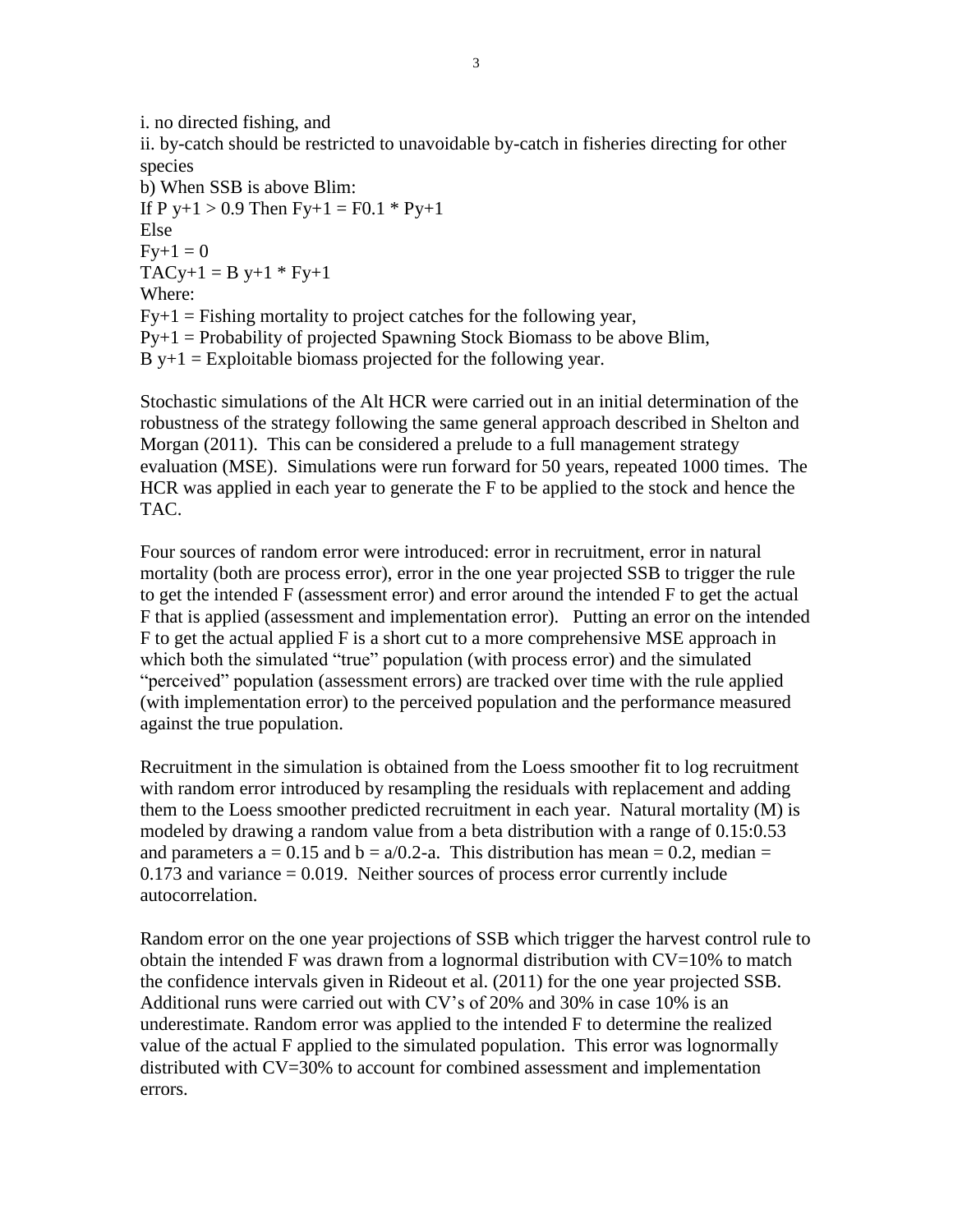Values for catch weights, stock weights, maturity and partial recruitment (selectivity) were based on recent average (last three years) values given in the 2011 stock assessment (Rideout et al. 2011).

In addition to testing of the Alt HCR, comparative runs were carried out with a constant F0.1 strategy and the MSY HCR as proposed in Shelton and Morgan (2011), the latter assuming lognormal error in the annual estimate of SSB (lognormal with  $CV=10\%$ ).

#### **Results and Discussion**

The results are shown in Table 1 based on 1000 runs. In addition SSB trajectories and F vs SSB scatter plots are illustrated for 100 runs of the Alt HCR with projection CV=10%, the constant  $F = F0.1$  strategy and the MSY-based HCR in Figs. 1 to 3. The rows in Table 1 correspond to a list of performance statistics based in part on the stated requirements for stock rebuilding probabilities and risks given in the CPRS.

With regard to rebuilding, the Alt HCR and F0.1 have a high risk of not allowing the stock to reach Blim by 2020 (Table 1, stat 1). In comparison, the more aggressive (in terms of rebuilding) MSY-based HCR has a relatively low risk of the stock failing to reach Blim by 2020. This illustrates the importance of reducing the fishing mortality from the current level by reducing bycatch of Div. 3LNO American plaice in other fisheries. As has been pointed out before (Shelton and Morgan 2005), by-catch mortality is essentially preventing, or excessively prolonging, the recovery of this stock. An initial reduction in F is not built into the Alt HCR or the CPRS.

The risk of not reaching Bmsy by 2030 is 1.0 for all HCRs, (stat 2), indicating the need to manage fishing mortality to a low level for a protracted period of time to achieve stock rebuilding. The median time to recover to Blim (stat 3) is earliest for the MSY HCR and latest for F0.1. The Alt HCR is intermediate, taking until 2022 irrespective of the level of uncertainty in the one year projection carried out to determine the intended F under the HCR. Median time to reach Bisr (2 times Blim) is 2036 for the Alt HCR (stat 4). While this is earlier than under the F0.1 strategy, it is later than under the MSY HCR. The median time to reach Bmsy (stat 5) is beyond the simulation time horizon of 2060 in all cases other than MSY HCR for which it is 2057. For comparison, under F=0 the median year to reach Blim is 2016, to reach Bisr is 2024 and to reach Bmsy is 2032.

The median SSB at various time intervals (stats 6-10) demonstrates the slow rebuilding rate of the stock. Although the median SSB is above Blim (50kt) for the Alt HCR after 15 years, the median SSB is still well below Bmsy (242kt) after 30 years. After the initial 5 years, SSB tends to be higher under higher levels of projection CV. This is because the perceived smaller probability of being above Blim results in lower F values from the Alt HCR.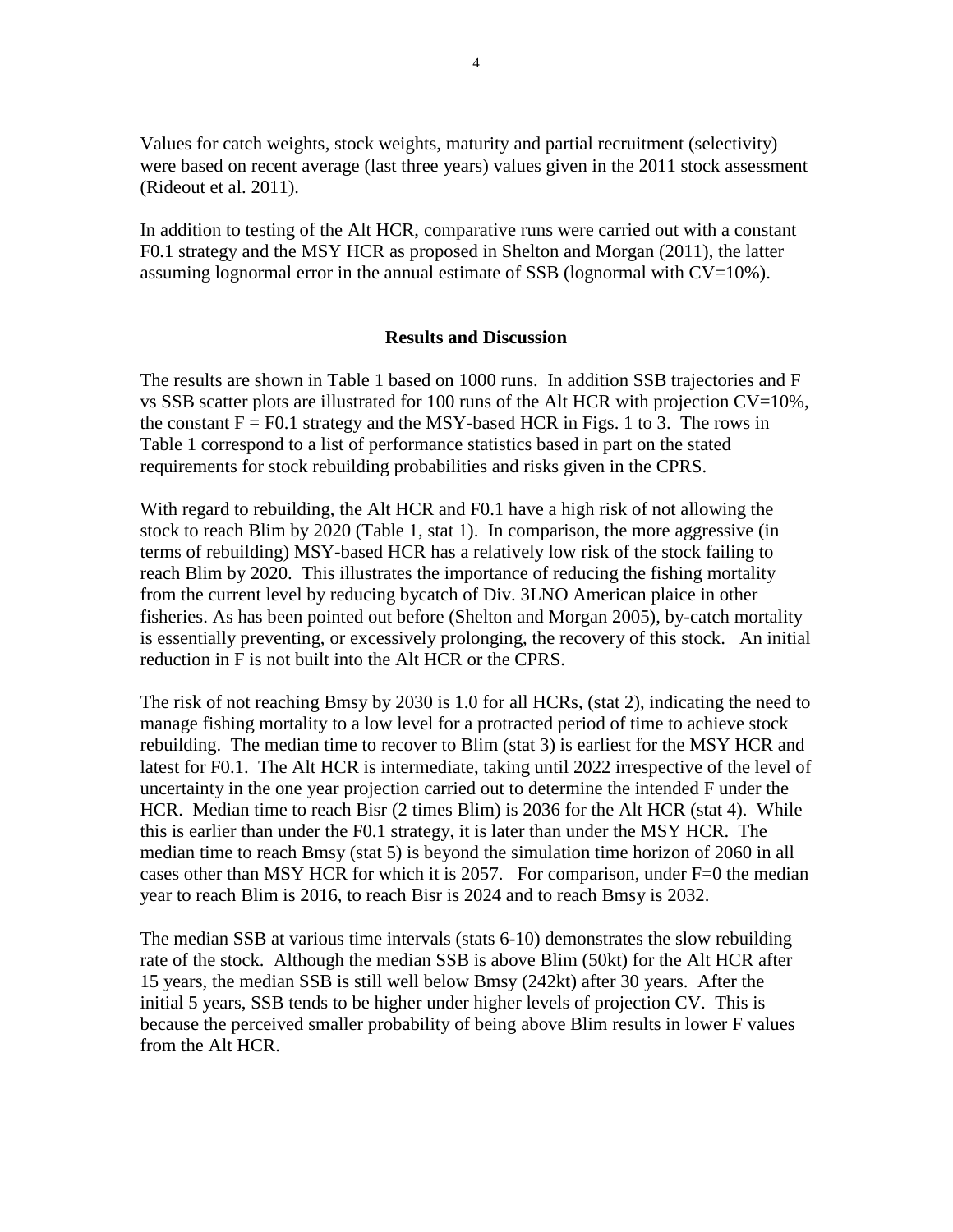The Alt HCR keeps the realized F below F0.1 over the first 15 years but by the  $20<sup>th</sup>$  year the F varies around F0.1 in accordance with HCR because there is a probability of 1.0 of perceived SSB being above Blim (stats 11-15). With increasing uncertainty in the one year projection of SSB, F remains lower for longer because the perceived probability of the SSB being above Blim is lower.

The Alt HCR would allow only limited catches (10kt or less) in the first 20 years, increasing to 20kt after 30 years (stats 16-20).

The probability of reaching Blim in 10 years under the Alt HCR is 0.25 (stat 32). This probability could be much higher if a more aggressive rebuilding strategy were adopted that restricted bycatch to lower than the current level during the initial rebuilding period (e.g. MSY HCR).

The probability of SSB growth over a range of time periods is 80% or higher for the Alt HCR (stats 36-41) demonstrating a high probability of continuous growth under this HCR. Eventually the stock would come into equilibrium at a higher biomass than Bmsy and the growth rate would fluctuate around zero.

NAFO has adopted Fmsy as a Limit Reference Point for fishing mortality (NAFO/FC Doc. 04/18). As a limit, the realized F should only exceed Fmsy with a very low probability. While the HCR generates an F, this is the intended F from which the TAC is derived, and the realized F that is applied may be higher or lower than the intended F because of assessment and implementation error. However, F0.1 (0.16) is much lower than Fmsy (0.31) for this stock, keeping the risk of exceeding Fmsy low under the Alt HCR. Even under the MSY HCR, which allows F to increase to 2/3Fmsy (0.2) as the stock recovers, the risk of exceeding Fmsy remains low.

The fishing industry finds that large variations in the TAC from year to year can be detrimental to business, so a low CV on the annual catch variation is generally desirable. The CV for the Alt HCR is around 30%. Typically there is a trade-off between average catch and the CV in catch, with higher CV's under HCRs that give higher average catch.

The plots of a sample of 100 stock projections under each the three HCR's demonstrates that all three strategies generate a recovering stock, but vary with regard to the rate that this is achieved (Figs. 1-3). The scatter plot more clearly shows the difference between the three HCRs. There is a noticeable drop off in F at and below the Blim in the scatter for the Alt HCR (Fig. 1) compared with constant F0.1 (Fig. 2). A decline in F at low biomass is even more marked in the MSY HCR (Fig. 3). The single higher F value below Blim is for 2011 which is set at the recent average value of 0.11 in all of the simulations for all the HCRs.

The results from the above simulations depend on assumptions that have been made which may not closely match reality. The VPA assessment makes assumptions about selectivity to the fishery and annual values of natural mortality. It also assumes that the catch is known without error. The measurement error of the various tuning surveys do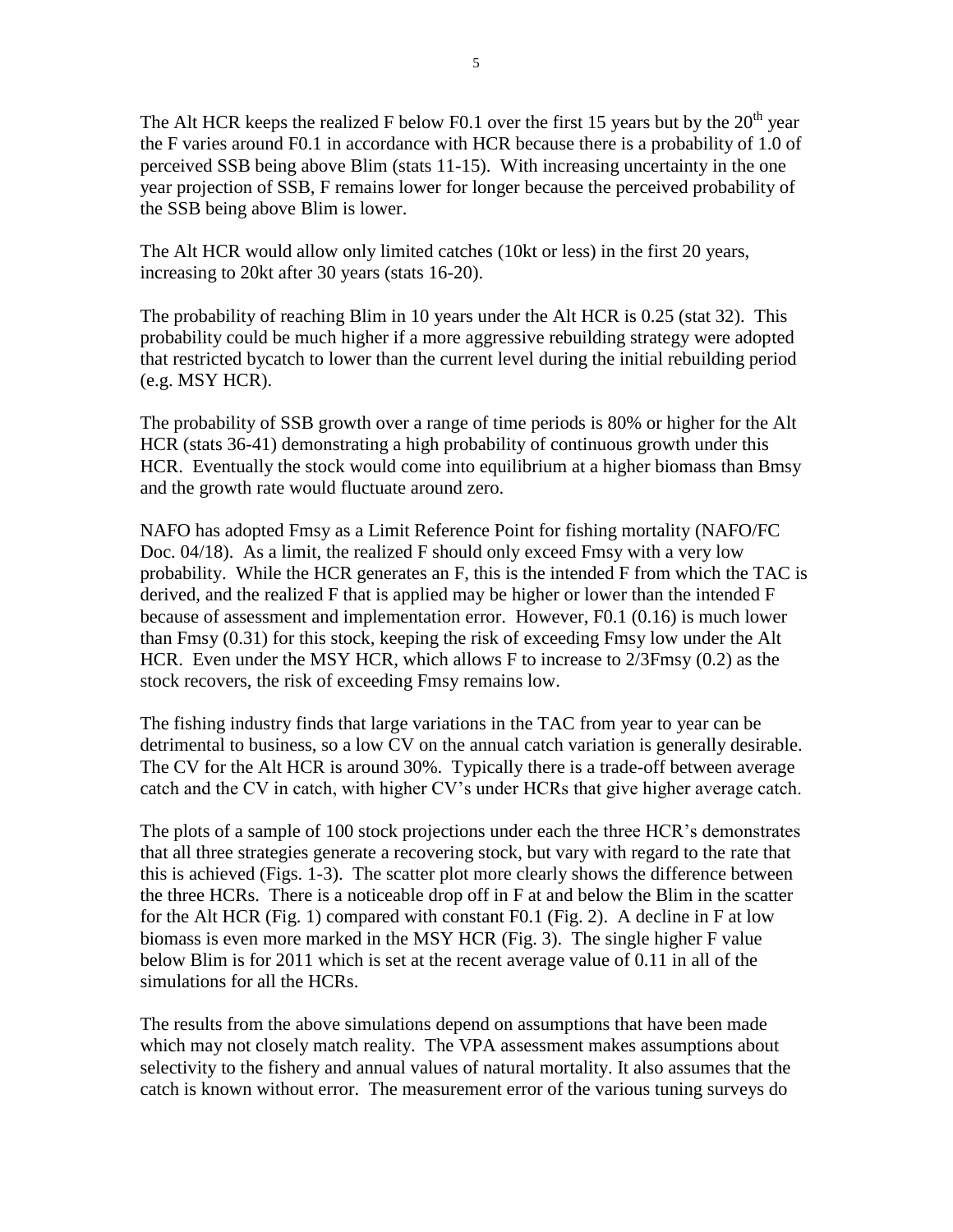not factor directly into the assessment. Instead the SE for numbers at age is estimated from the VPA model fit to the survey numbers at age index. In the case of the short-term stochastic projections undertaken in the stock assessment, the variances and covariances in the numbers at age are taken into account (Rideout et al., 2011) so that while the CV in the survivors are typically of the order of 15% or more, the CV on the SSB is smaller, around 10%. This may be an underestimate of the uncertainty in the SSB in any one year.

Errors introduced in the testing of the HCR's included process error in recruitment based on randomly resampling residuals with replacement ignoring any autocorrelation. Similarly, process error in M is simulated by drawing random values from a beta distribution ignoring any autocorrelation. Process errors are typically autocorrelated rather than completely random from year to year because changes tend to happen gradually in the ecosystem and the environment.

In the current simulations it is assumed that while the CV on the lognormal assessment error on the SSB is 10%, consistent with the confidence intervals give in Rideout et al. (2011). The CV on the F that is applied relative to the intended F generated by the HCR is 30%, accounting for both assessment and implementation error. These sources of uncertainty require careful consideration because they directly affect the results.

While simulation testing of harvest control rules through stochastic simulation may be a useful prelude to full MSE, the more rigorous MSE approach is preferred. In the MSE approach a set of operating models (true population) is developed which constitute different hypotheses regarding the true underlying dynamics, consistent with the available survey and catch data. This allows the testing of robustness of the management strategy to model uncertainty. Furthermore in an MSE the assessment procedure is simulated at each time step so that both the true and perceived state of the stock is tracked over time. The HCR is applied to the perceived population while the performance is measured using data from the true population. It should be noted that the assessment procedure could be simply determining the trend in survey abundance which is then used by the HCR to adjust the TAC (see for example Shelton 2011). Under this approach the PA reference points do not factor directly into the HCR, but instead are incorporated into performance statistics.

The CPRS does not make a distinction between the harvest control rule and the performance statistics. This makes the CPRS complicated to evaluate through robustness simulation trials without a lot of simplifying assumptions. It is generally preferable to keep the HCR simple and mathematically easy to program into a simulation, and to cast the desired outcomes in terms of performance statistics. Performance statistics can be measures over specified time horizons such as average annual catch, CV in annual catch, or average SSB etc. Performance statistics can also be cast in terms of risks and probabilities over specified time horizons. Both imperative and trade-off performance statistics can be considered (Shelton and Miller 2010). Imperative performance statistics have specified risk tolerances that have to be met over a specified time horizon while trade-off statics represent the inevitable trade-off that occurs between fishing and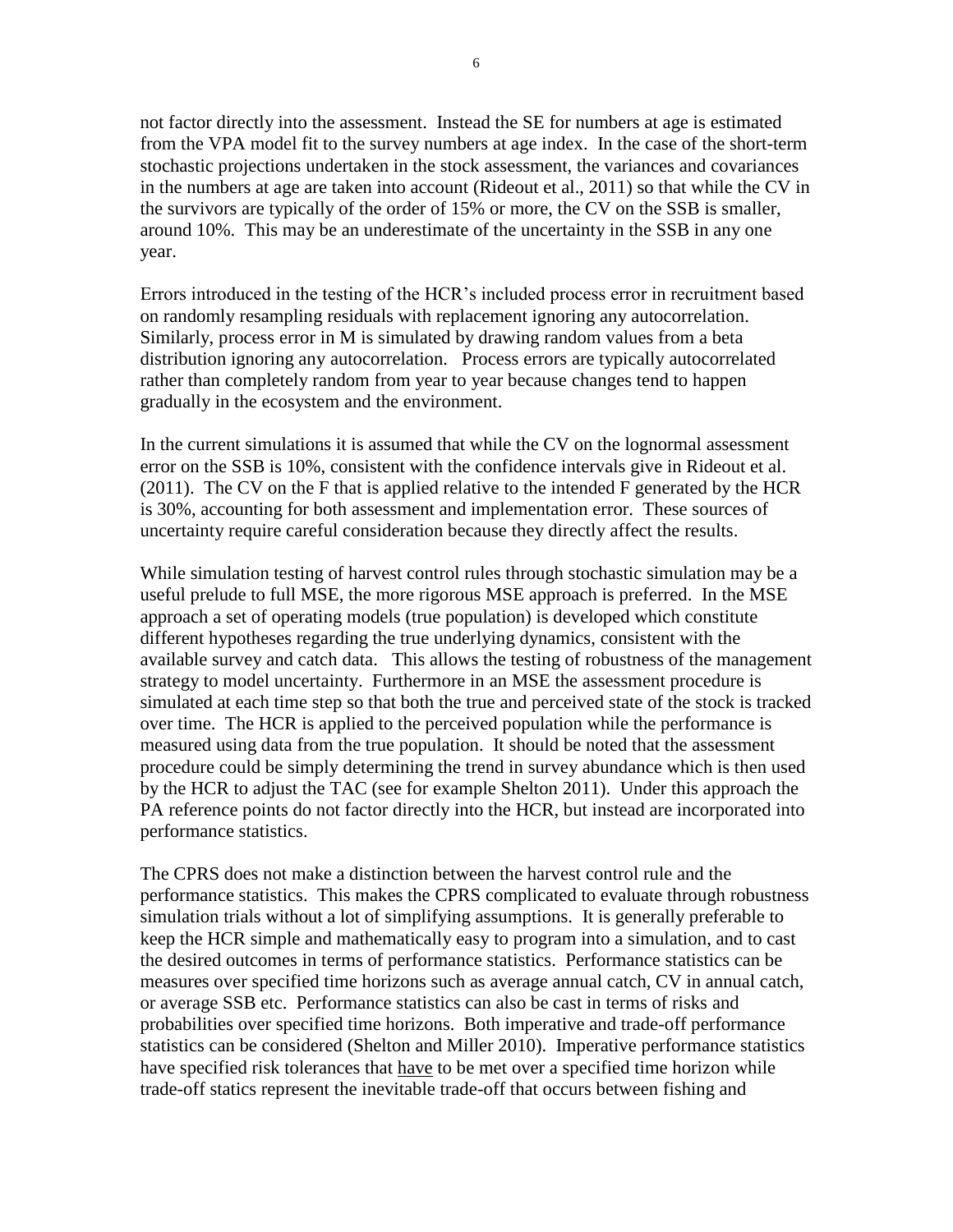conservation. HCRs that don't meet the imperative risk tolerances are eliminated as candidates. Those that meet the risk tolerances can be evaluated further with regard to trade-offs. Each HCR can be tuned to best meet the risk tolerances and achieve the desired tradeoffs by adjusting the parameters in the HCR that determine the amount of fish removed in each year based on the stock assessment. HCRs that respond directly to the survey index are called data-based HCRs, whereas those that respond to a model estimate are called model-based HCR's. Data-based HCR's may perform as well or better than model-based HCR's depending on the uncertainties.

The Alt HCR, as an alternative to the CPRS, is a step in the right direction. It is fairly simple to implement in a simulation. Unlike the CPRS, the TAC is not adjusted by the HCR in each time step to meet specified risks or probabilities. The Alt HCR does however require the probability of SSB exceeding Blim to be evaluated in each time step in order to determine the fraction of F0.1 that is to be applied and hence the TAC. Linking the TAC to the uncertainty in the assessment is a positive action. As demonstrated in the simulations, the more uncertain status of the stock, the longer it takes for F to build up to F0.1. Introducing F0.1 as the maximum allowed F is also a positive action which has been used before by NAFO in the presence of uncertainty to avoid overfishing (Shelton 2007). The negative aspect of the Alt HCR is that it does not result in an initial decrease in F from the current level of about 0.11 to allow more rapid stock rebuilding. This could be achieved by extending the range over which the probability of SSB>Blim is evaluated in the HCR from the current 0.9-1 to, for example, 0.5-1 such that if the perceived SSB has a probability of 0.5 or lower of being above Blim then the F that would be applied to determine the TAC would be 0.5xF0.1=0.08, i.e. lower than the current F. As it exists, the HCR keeps F at status quo  $(0.11)$  until the  $>0.9$  probability threshold is met, at which time the F increases from F status quo to PxF0.1, i.e 0.14 or greater to a maximum of F0.1. Reducing the current F resulting from the bycatch fishery should be a major consideration of any rebuilding plan for Div. 3LNO American plaice.

The time to rebuild the Div. 3LNO American plaice stock to the Safe Zone is not specified in the CPRS. One approach is to base this on some multiplier of the time to rebuild under F=0. In the simulations carried out, the median year by which Bmsy would be reached in the absence of fishing is 2032. Under the Alt HCR the time to reach Bmsy exceeds the 50 year time horizon of the simulations. This suggests that, although the Alt HCR meets most of the other objectives contained in the CPRS, it is not aggressive enough to rebuild the stock within a reasonable amount of time.

## **Conclusions**

The alternative HCR (Alt HCR) proposed by FC is much simpler than the CPRS and meets most of the probabilities and risks described in the CPRS, although rebuilding to Bmsy is excessively long. This is mainly due to the level of fishing mortality that has been occurring while the stock is below Blim, a factor that would not be different under the CPRS. The CPRS is complex and does not separate out the functional elements of a harvest control rule from the desired performance of the rule. Probabilities and risks of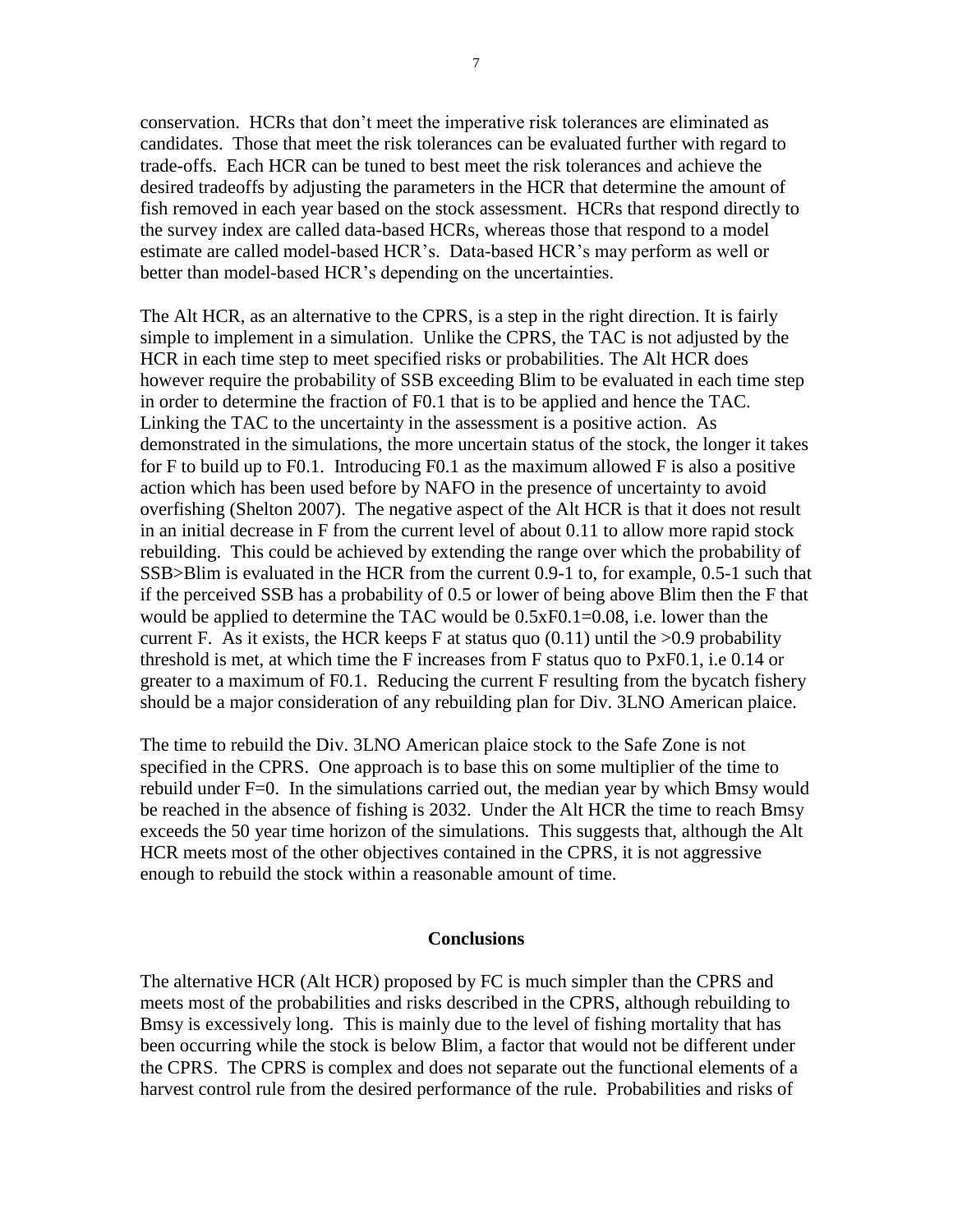good and bad things happening are best captured in the form of desired performance statistics in which the time horizons and acceptable risk tolerances are specified. Within these tolerances, tradeoffs between fishery related and conservation related performance statistics can be evaluated. A simplified HCR can be tuned to meet these objectives. While implementation of the Alt HCR would be a step forward, consideration should be given to a more aggressive rebuilding strategy, for example by extending the lower limit of the range of probability of the stock exceeding Blim so that F would initially decline.

#### **References**

Miller, D.C.M. and P.A. Shelton. 2010. "Satisficing" and trade-offs: evaluating rebuilding strategies for Greenland halibut off the east coast of Canada. ICES Journal of Marine Science, 67: 1896–1902.

Rideout, R.M., Morgan, M.J. Maddock Parsons, D., Brodie, W.B. Healey, B.P., Power, D., and Dwyer, K.S.. 2011. An assessment of American plaice in NAFO Div. 3LNO. NAFO SC SCR Doc. No. 11/032, Serial No. N5917, 66p.

Shelton, P.A. 2007. The weakening role of science in management of groundfish off the east coast of Canada. ICES J. Mar. Sci. 64:723-729.

Shelton, P.A. 2011. Evolution and implementation of a management strategy for NAFO Subarea 2 and Divs. 3KLMNO Greenland halibut fishery. NAFO SCR Doc. 11/042, Serial No. N5927, 18p.

Shelton, P.A. and M.J. Morgan 2011. Further considerations regarding reference points, harvest control rules and rebuilding strategies for 3LNO American plaice and 3NO cod. NAFO SCR Doc. No. 11/39, Serial. No. N5924, 22p.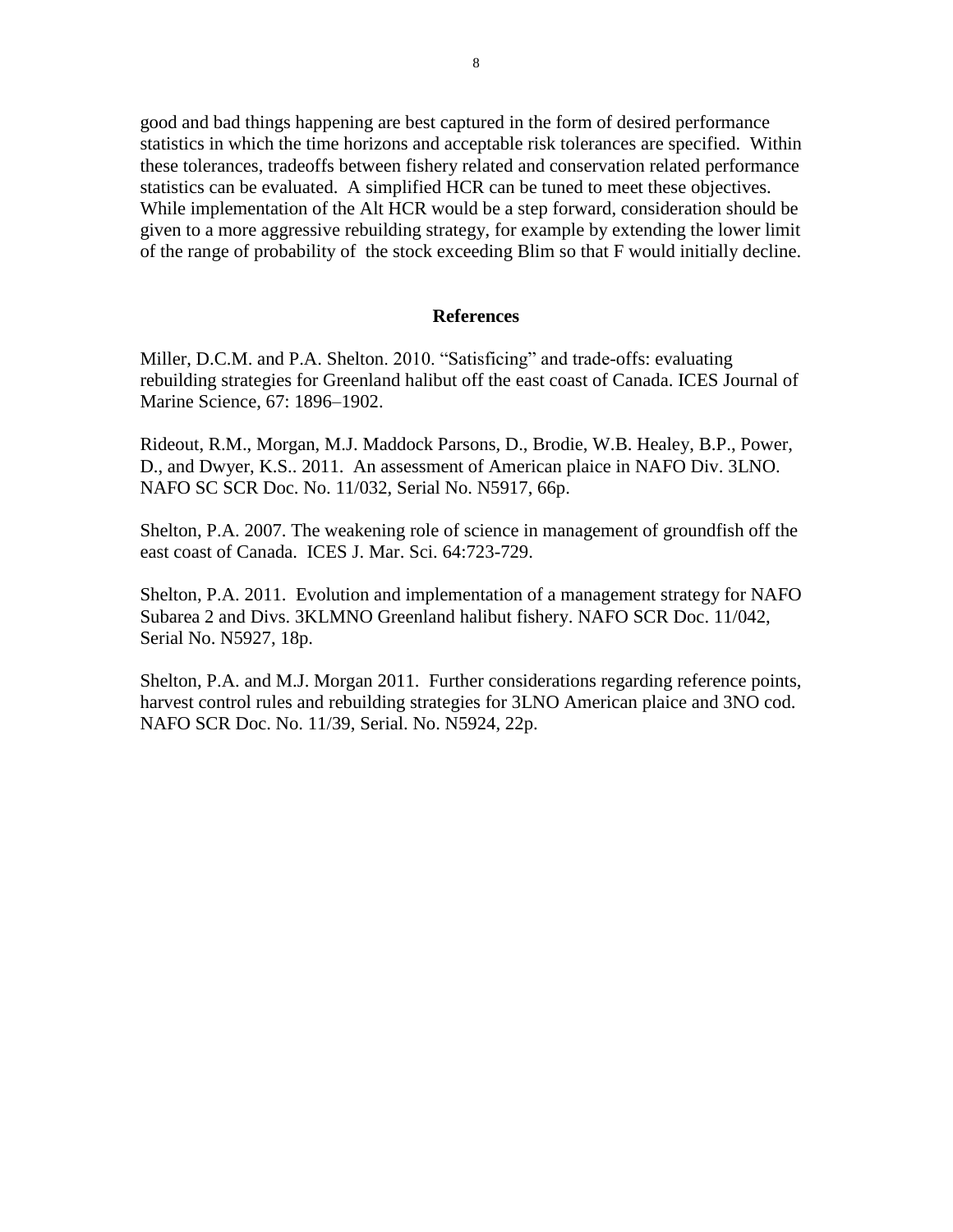**Table 1.** Simulation results from testing the Alt HCR at a range of projection errors, as well as testing of a constant F strategy at F0.1 and the MSY-based HCR proposed by Shelton and Morgan (2011) for comparison.

| #  | <b>Statistic</b>                                        | Alt HCR 10%  | Alt HCR 20%  | Alt HCR 30%  | F0.1         | <b>MSY HCR</b> |
|----|---------------------------------------------------------|--------------|--------------|--------------|--------------|----------------|
|    |                                                         |              |              |              |              |                |
| 1  | Risk of not reaching Blim by 2020                       | 0.70         | 0.68         | 0.69         | 0.91         | 0.07           |
| 2  | Risk of not reaching Bmsy by 2030                       | $\mathbf{1}$ | $\mathbf{1}$ | $\mathbf{1}$ | $\mathbf{1}$ | 1              |
| 3  | Median time to recover to Blim                          | 2022         | 2022         | 2022         | 2025         | 2016           |
| 4  | Median time to recover to Bisr                          | 2036         | 2035         | 2035         | 2041         | 2028           |
| 5  | Median time to recover to Bmsy                          | 2060         | 2057         | 2056         | 2060         | 2057           |
| 6  | Median SSB after 5 years                                | 38,340       | 38,659       | 38,597       | 34,724       | 47,499         |
| 7  | Median SSB after 10 years                               | 43,712       | 45,757       | 45,376       | 38,368       | 57,120         |
| 8  | Median SSB after 15 years                               | 56,507       | 60,618       | 60,729       | 48,177       | 84,791         |
| 9  | Median SSB after 20 years                               | 67,957       | 73,194       | 76,950       | 55,136       | 120,794        |
| 10 | Median SSB after 30 years                               | 124,026      | 136,887      | 141,179      | 96,181       | 173,510        |
| 11 | Median F after 5 years                                  | 0.112        | 0.109        | 0.109        | 0.162        | 0.012          |
| 12 | Median F after 10 years                                 | 0.109        | 0.112        | 0.109        | 0.161        | 0.072          |
| 13 | Median F after 15 years                                 | 0.138        | 0.126        | 0.113        | 0.162        | 0.082          |
| 14 | Median F after 20 years                                 | 0.159        | 0.148        | 0.138        | 0.161        | 0.111          |
| 15 | Median F after 30 years                                 | 0.161        | 0.162        | 0.159        | 0.162        | 0.174          |
| 16 | Median catch after 5 years                              | 4,446        | 4,371        | 4,323        | 5,616        | 630            |
| 17 | Median catch after 10 years                             | 4,991        | 5,320        | 5,134        | 6,122        | 4,787          |
| 18 | Median catch after 15 years                             | 8,221        | 7,592        | 6,851        | 7,519        | 7,120          |
| 19 | Median catch after 20 years                             | 10,873       | 11,427       | 10,744       | 8,914        | 14,029         |
| 20 | Median catch after 30 years                             | 20,144       | 21,278       | 22,077       | 15,128       | 39,049         |
| 21 | Prob Bmsy by 5 years                                    | 0.00         | 0.00         | 0.00         | 0.00         | 0.00           |
| 22 | Prob Bmsy by 10 years                                   | 0.00         | 0.00         | 0.00         | 0.00         | 0.00           |
| 23 | Prob Bmsy by 15 years                                   | 0.00         | 0.00         | 0.00         | 0.00         | 0.00           |
| 24 | Prob Bmsy by 20 years                                   | 0.00         | 0.00         | 0.00         | 0.00         | 0.00           |
| 25 | Prob Bmsy by 30 years                                   | 0.00         | 0.00         | 0.00         | 0.00         | 0.00           |
| 26 | Prob Bisr by 5 years                                    | 0.00         | 0.00         | 0.00         | 0.00         | 0.00           |
| 27 | Prob Bisr by 10 years                                   | 0.00         | 0.00         | 0.00         | 0.00         | 0.00           |
| 28 | Prob Bisr by 15 years                                   | 0.00         | 0.01         | 0.01         | 0.00         | 0.18           |
| 29 | Prob Bist by 20 years                                   | 0.08         | 0.07         | 0.10         | 0.01         | 0.84           |
| 30 | Prob Bisr by 30 years                                   | 0.85         | 0.89         | 0.90         | 0.47         | 1.00           |
| 31 | Prob Blim by 5 years                                    | 0.00         | 0.00         | 0.00         | 0.00         | 0.30           |
| 32 | Prob Blim by 10 years                                   | 0.25         | 0.29         | 0.29         | 0.09         | 0.84           |
| 33 | Prob Blim by 15 years                                   | 0.79         | 0.85         | 0.83         | 0.44         | 1.00           |
| 34 | Prob Blim by 20 years                                   | 0.96         | 0.96         | 0.97         | 0.64         | 1.00           |
| 35 | Prob Blim by 30 years                                   | 1.00         | 1.00         | 1.00         | 0.94         | 1.00           |
| 36 | Prob SSB after 5 years greater than after 1 year        | 0.80         | 0.85         | 0.83         | 0.57         | 1.00           |
| 37 | Prob SSB after 10 years greater than after 1 year       | 0.91         | 0.94         | 0.94         | 0.73         | 1.00           |
| 38 | Prob SSB after 15 years greater than after 1 year       | 0.99         | 0.97         | 1.00         | 0.92         | 1.00           |
| 39 | Prob SSB after 10 years greater than after 5 years      | 0.80         | 0.84         | 0.81         | 0.72         | 0.91           |
| 40 | Prob SSB after 15 years greater than after 5 years      | 0.98         | 0.99         | 0.98         | 0.92         | 1.00           |
| 41 | Prob SSB after 15 years greater than after 10 years     | 0.93         | 0.95         | 0.93         | 0.86         | 1.00           |
| 42 | Median catch CV over 5 years                            | 0.29         | 0.28         | 0.28         | 0.32         | 1.15           |
| 43 | Median catch CV over 10 years                           | 0.32         | 0.32         | 0.31         | 0.32         | 0.96           |
| 44 | Minium risk over 50 years of exceeding Flim             | 0.00         | 0.00         | 0.00         | 0.00         | 0.00           |
| 45 | Median risk over 50 years of exceeding Flim             | 0.00         | 0.00         | 0.00         | 0.00         | 0.00           |
| 46 | Maximum risk over 50 years of exceding Flim             | 0.02         | 0.02         | 0.00         | 0.01         | 0.01           |
| 47 | Maximum risk of 3 year decline below Blim after opening | 0.16         | 0.00         | 0.00         | 0.00         | 0.00           |
| 48 | Median risk of 3 year decline below Blim after opening  | 0.00         | 0.00         | 0.00         | 0.00         | 0.00           |
| 49 | Median growth rate after Bisr is reached                | 2.33         | 2.25         | 2.25         | 2.74         | 1.42           |
| 50 | Min growth rate after Bisr is reached                   | 1.14         | 1.00         | 1.07         | 1.12         | 0.85           |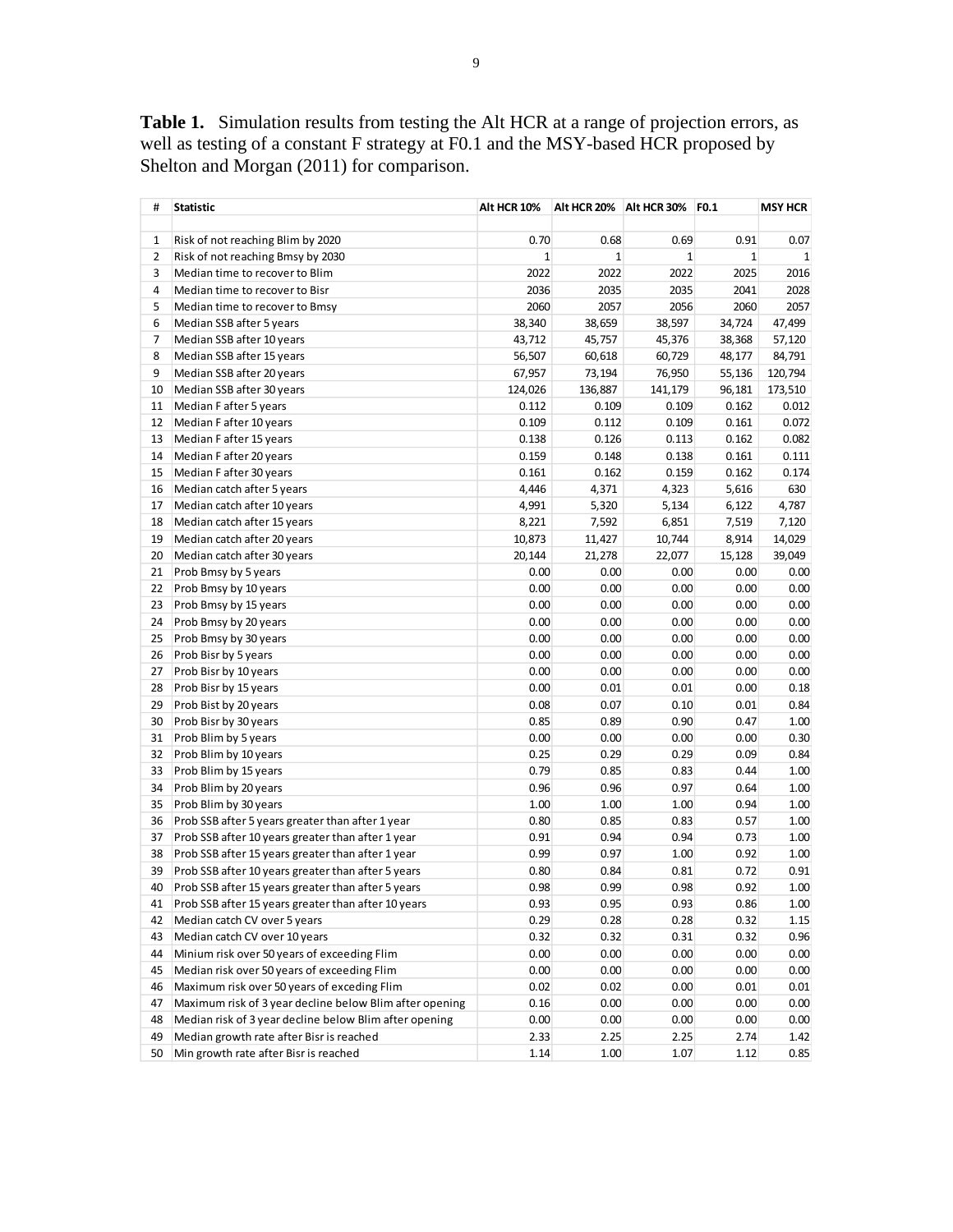

**Fig. 1.** Projections and scatter plot for 100 runs of the Alt HCR with a projection error  $CV = 10\%$ . On the projection plot the horizontal lines denote Blim, Bisr and Bmsy. On the scatter plot the vertical lines show the same values while the horizontal lines denote F0.1 and Fmsy.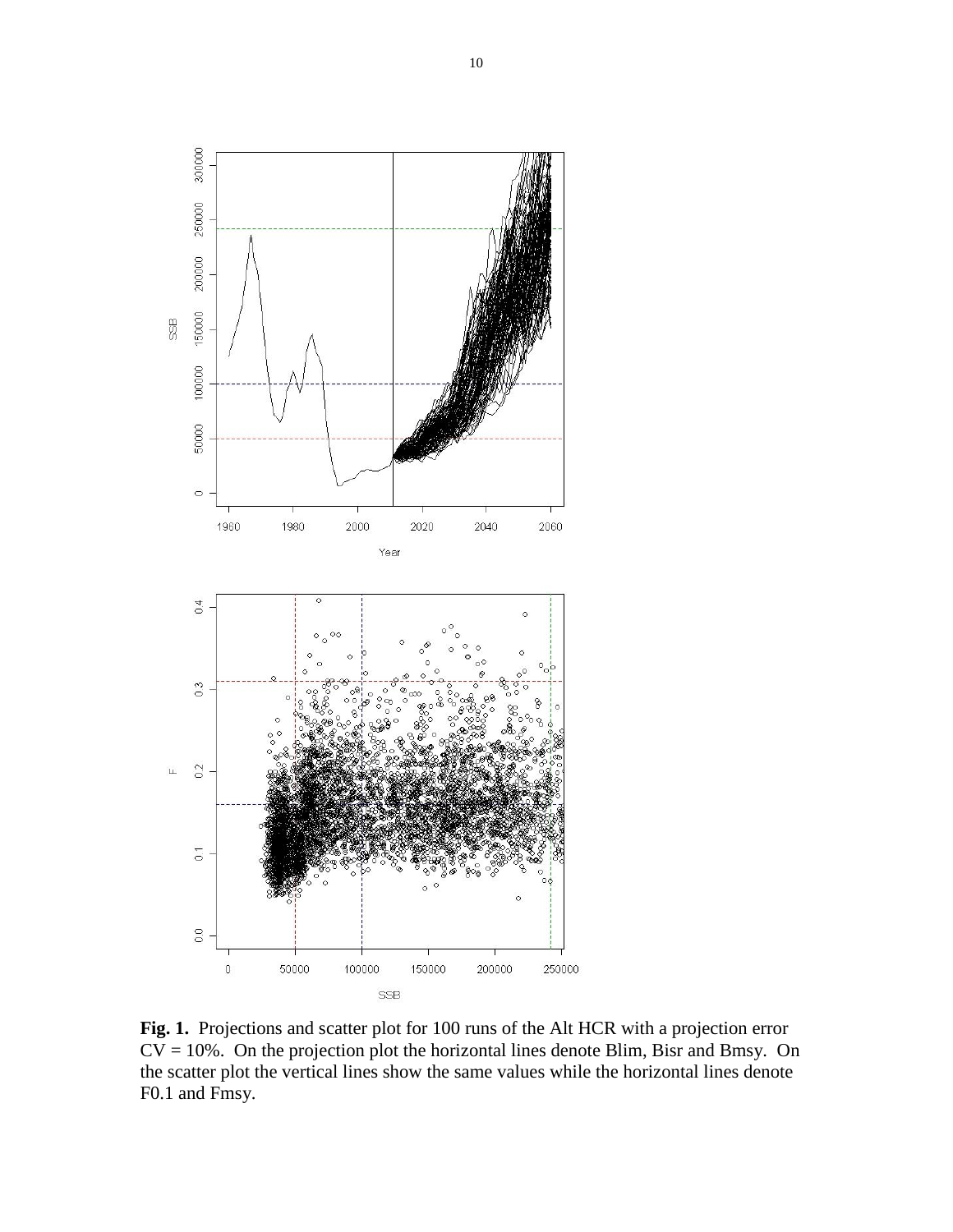

**Fig. 2.** Projections and scatter plot for 100 runs of an F0.1 strategy. On the projection plot the horizontal lines denote Blim, Bisr and Bmsy. On the scatter plot the vertical lines show the same values while the horizontal lines denote F0.1 and Fmsy.